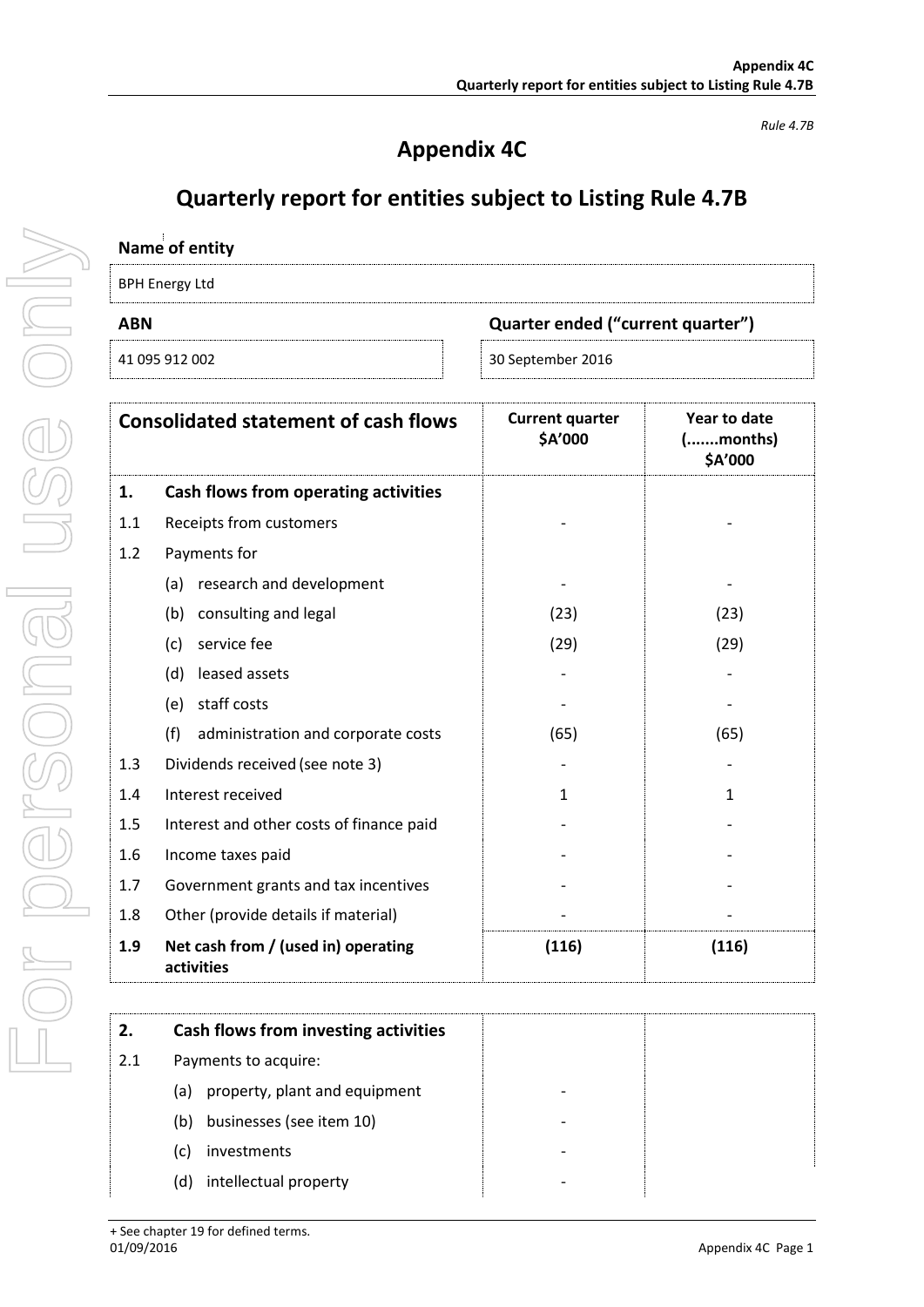|     | <b>Consolidated statement of cash flows</b>       | <b>Current quarter</b><br>\$A'000 | Year to date<br>(months)<br>\$A'000 |
|-----|---------------------------------------------------|-----------------------------------|-------------------------------------|
|     | (e)<br>other non-current assets                   |                                   |                                     |
| 2.2 | Proceeds from disposal of:                        |                                   |                                     |
|     | property, plant and equipment<br>(a)              |                                   |                                     |
|     | businesses (see item 10)<br>(b)                   |                                   |                                     |
|     | (c)<br>investments                                |                                   |                                     |
|     | intellectual property<br>(d)                      |                                   |                                     |
|     | other non-current assets<br>(e)                   |                                   |                                     |
| 2.3 | Cash flows from loans to other entities           |                                   |                                     |
| 2.4 | Dividends received (see note 3)                   |                                   |                                     |
| 2.5 | Other (provide details if material)               |                                   |                                     |
| 2.6 | Net cash from / (used in) investing<br>activities |                                   |                                     |

| 3.   | Cash flows from financing activities                                           |     |     |
|------|--------------------------------------------------------------------------------|-----|-----|
| 3.1  | Proceeds from issues of shares                                                 | 553 | 553 |
| 3.2  | Proceeds from issue of convertible notes                                       |     |     |
| 3.3  | Proceeds from exercise of share options                                        |     |     |
| 3.4  | Transaction costs related to issues of<br>shares, convertible notes or options |     |     |
| 3.5  | Proceeds from borrowings                                                       |     |     |
| 3.6  | Repayment of borrowings                                                        |     |     |
| 3.7  | Transaction costs related to loans and<br>borrowings                           |     |     |
| 3.8  | Dividends paid                                                                 |     |     |
| 3.9  | Other (provide details if material)                                            |     |     |
| 3.10 | Net cash from / (used in) financing<br>activities                              | 553 | 553 |

| 4.  | Net increase / (decrease) in cash and<br>cash equivalents for the period |       |       |
|-----|--------------------------------------------------------------------------|-------|-------|
| 4.1 | Cash and cash equivalents at beginning of<br>quarter/year to date        | 112   | 112   |
| 4.2 | Net cash from / (used in) operating<br>activities (item 1.9 above)       | (116) | (116) |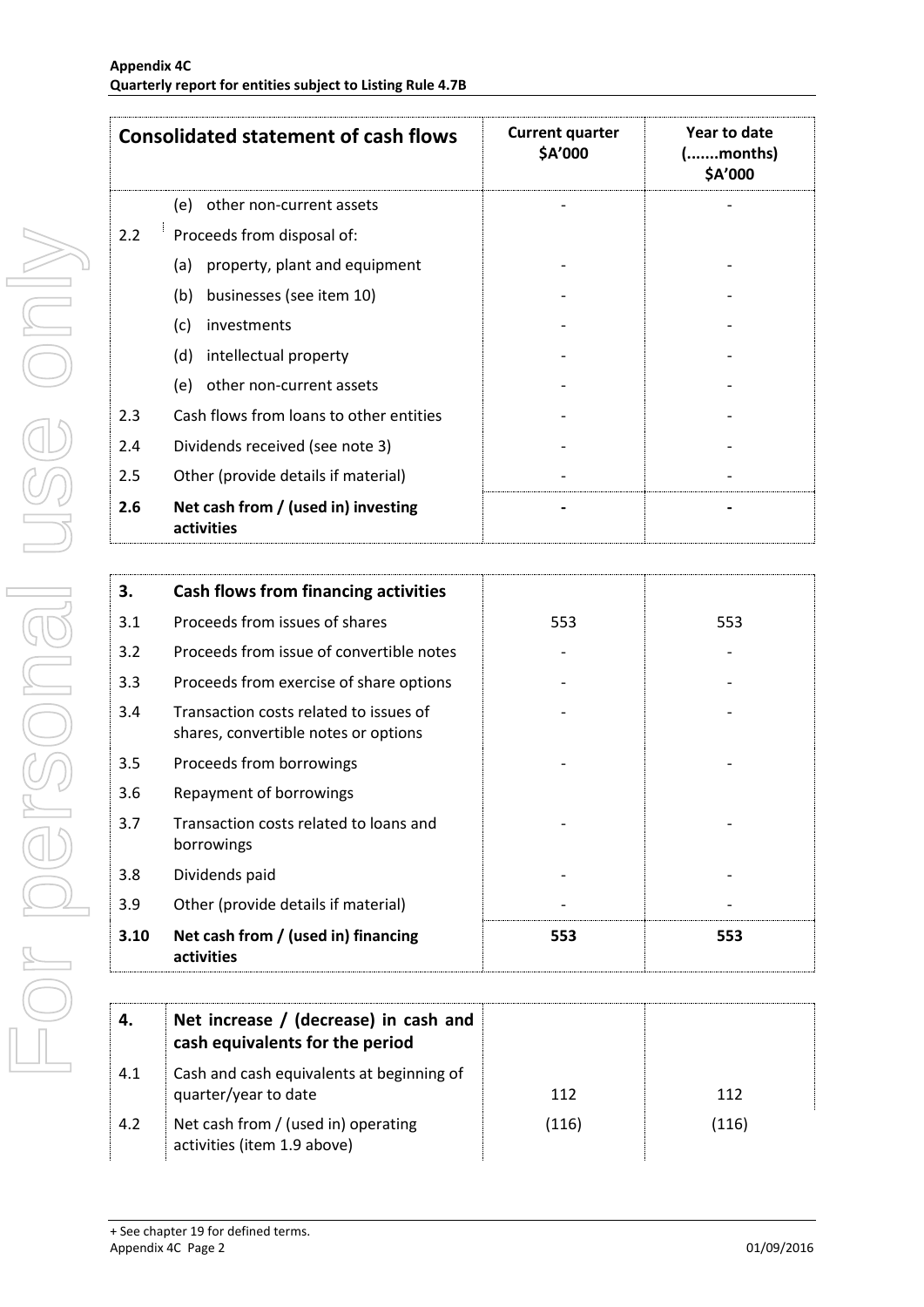|     | <b>Consolidated statement of cash flows</b>                         | <b>Current quarter</b><br>\$A'000 | Year to date<br>(months)<br>\$A'000 |
|-----|---------------------------------------------------------------------|-----------------------------------|-------------------------------------|
| 4.3 | Net cash from / (used in) investing<br>activities (item 2.6 above)  |                                   |                                     |
| 4.4 | Net cash from / (used in) financing<br>activities (item 3.10 above) | 553                               | 553                                 |
| 4.5 | Effect of movement in exchange rates on<br>cash held                |                                   |                                     |
| 4.6 | Cash and cash equivalents at end of<br>quarter                      | 549                               | 549                                 |

| 5.  | Reconciliation of cash and cash<br>equivalents<br>at the end of the quarter (as shown in the<br>consolidated statement of cash flows) to<br>the related items in the accounts | <b>Current quarter</b><br>\$A'000 | <b>Previous quarter</b><br>\$A'000 |
|-----|-------------------------------------------------------------------------------------------------------------------------------------------------------------------------------|-----------------------------------|------------------------------------|
| 5.1 | <b>Bank balances</b>                                                                                                                                                          | 540                               | 103                                |
| 5.2 | Call deposits                                                                                                                                                                 | 9                                 | 9                                  |
| 5.3 | <b>Bank overdrafts</b>                                                                                                                                                        |                                   |                                    |
| 5.4 | Other (provide details)                                                                                                                                                       |                                   |                                    |
| 5.5 | Cash and cash equivalents at end of<br>quarter (should equal item 4.6 above)                                                                                                  | 549                               | 112                                |

#### **6.** Payments to directors of the entity and their associates

6.1 Aggregate amount of payments to these parties included in item 1.2

| <b>Current quarter</b><br>\$A'000 |  |
|-----------------------------------|--|
|                                   |  |
|                                   |  |

- 6.2 Aggregate amount of cash flow from loans to these parties included in item 2.3
- 6.3 Include below any explanation necessary to understand the transactions included in items 6.1 and 6.2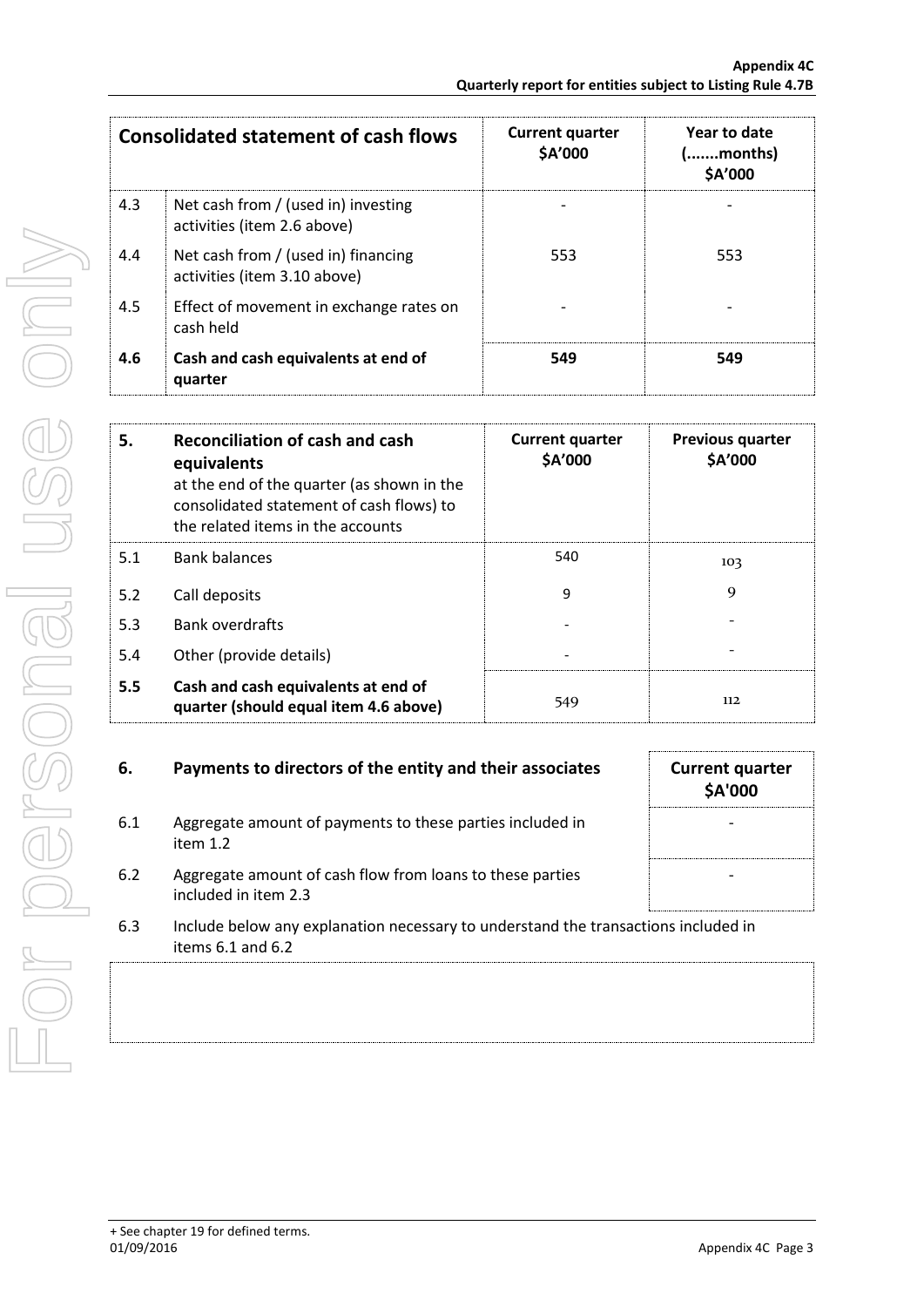| 7.  | Payments to related entities of the entity and their<br>associates                                          | <b>Current quarter</b><br><b>\$A'000</b> |
|-----|-------------------------------------------------------------------------------------------------------------|------------------------------------------|
| 7.1 | Aggregate amount of payments to these parties included in<br>item $1.2$                                     |                                          |
| 7.2 | Aggregate amount of cash flow from loans to these parties<br>included in item 2.3                           |                                          |
| 7.3 | Include below any explanation necessary to understand the transactions included in<br>items $7.1$ and $7.2$ |                                          |

| 8.  | <b>Financing facilities available</b><br>Add notes as necessary for an<br>understanding of the position | <b>Total facility</b><br>amount at quarter<br>end<br>\$A'000 | Amount drawn at<br>quarter end<br>\$A'000 |
|-----|---------------------------------------------------------------------------------------------------------|--------------------------------------------------------------|-------------------------------------------|
| 8.1 | Loan facilities                                                                                         | 314                                                          | 285                                       |
| 8.2 | Credit standby arrangements                                                                             |                                                              |                                           |
|     |                                                                                                         |                                                              |                                           |

- 8.3 Other (please specify)
- 8.4 Include below a description of each facility above, including the lender, interest rate and whether it is secured or unsecured. If any additional facilities have been entered into or are proposed to be entered into after quarter end, include details of those facilities as well.

| 9.  | <b>Estimated cash outflows for next quarter</b> | \$A'000 |
|-----|-------------------------------------------------|---------|
| 9.1 | research and development                        |         |
| 9.2 | consulting and legal                            | (20)    |
| 9.3 | service fee                                     | (29)    |
| 9.4 | leased assets                                   |         |
| 9.5 | staff costs                                     |         |
| 9.6 | administration and corporate costs              | (50)    |
| 9.7 | Other (provide details if material)             |         |
| 9.8 | <b>Total estimated cash outflows</b>            | (99)    |